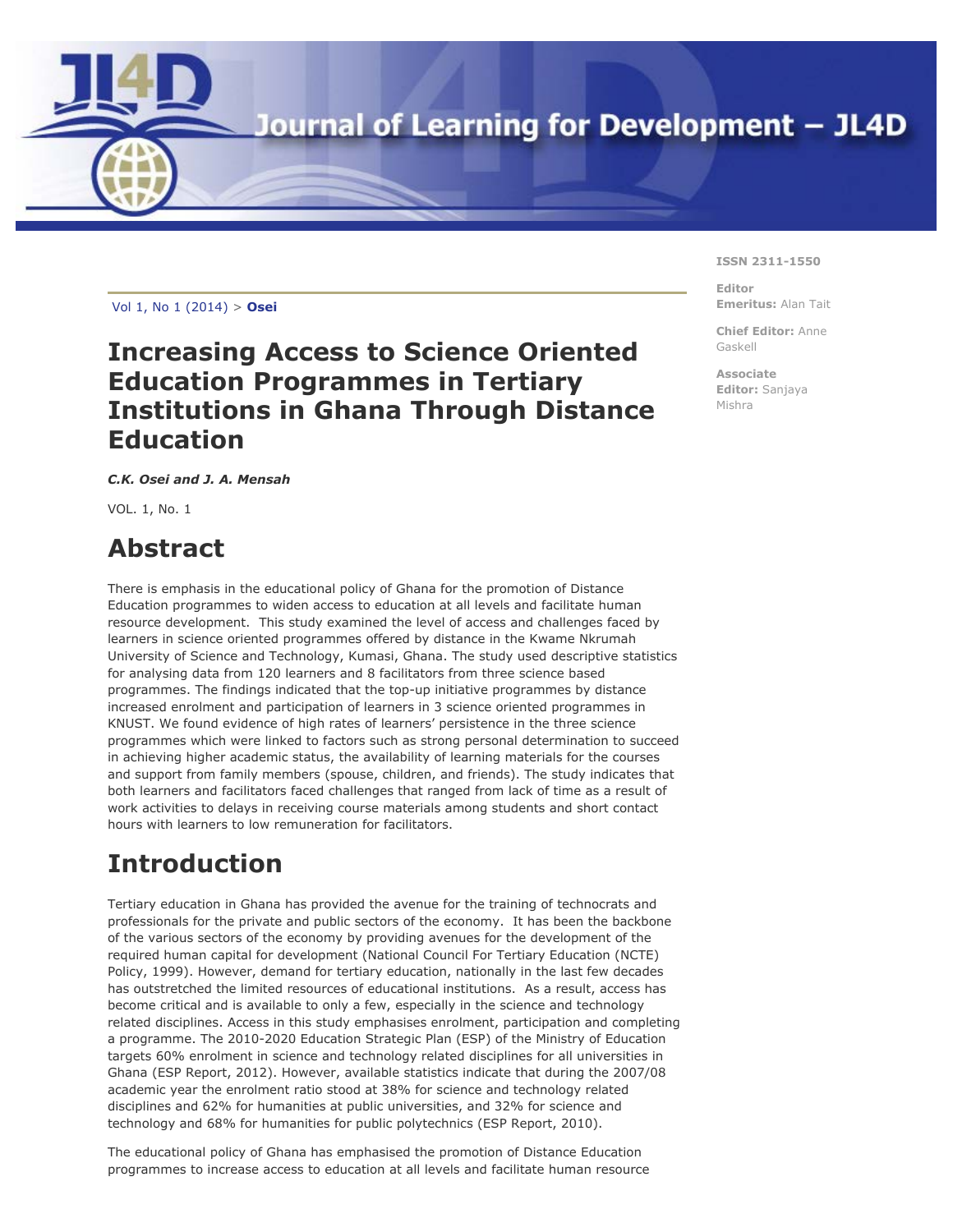development (NCTE, 2006). Distance education/learning is a method of delivering educational content to the adult learner in institutions of higher education. The structure of distance learning gives adults control over the time, place and pace of education. According to Mitchell *et al.* (2005), distance learning involves a student-centered approach in which the instructor takes the role of the facilitator and students engage in peer learning.

Numerous advantages of Distance learning (DL) have been cited by researchers. Bruce (1999) indicated that students with disabilities and those who work full time or serve in the military may find that DL offers more opportunities than traditional education. Specialized classes with low enrolments in a traditional classroom setting can be offered in DL (Olszewski-Kubilius and Lee, 2004). According to Anspaugh (2009), DL can potentially eliminate all biases toward race, age, and physical disability that might occur in the classroom. Malik *et al.* (2005) noted that DL has the potential to impact all levels of education, especially at the tertiary education level, where the maximum benefits in terms of economic impact could be achieved.

Although the advantages of DL are obvious, there are also problems. Kerka (1996) affirmed that Distance Learners need to be responsible, have self-discipline and have a certain amount of motivation to complete their course work. Cereijo (2006) asserted that distance education works best for mature, motivated, well-organized, and already accomplished learners. Moore and Benbasat, (1991) emphasise that the physical separation leads to a psychological and communication gap. Also, Mallory (2007) opines that the opportunity for the student to make a cognitive connection within the course material may be lost because of time delay.

Some studies have highlighted the problem of high attrition rates with distance learning (Kember, 1989; Simonson et al., 2000). Berge and Huang (2004) identified variables linked to attrition, such as a) age, gender, ethnicity, income, previous academic experience, and motivation; b) institutional variables, such as institutional attitude and learner support; and c) circumstantial variables, such as the nature and quality of the interaction between students and institution, course design, and facilitation.

According to Nigam and Joshi (2007), the feasibility of offering non-science courses is an accepted entity but distance education in sciences/science and technology is still grappling with numerous implementation stages. In their study about teaching computer science courses in distance learning, Huan *et al*. (2011) noted that besides the general problems associated with DL, certain challenges arise when teaching computer science courses to students who are not physically co-located and have individual learning schedules. The physical separation of the instructor and students in distance learning creates a significant barrier in teaching students basic skills in using new software or debugging a programme. However, they suggested that better demonstration and interactivity in science-based programmes can be achieved by using flash technologies and animated simulations, and employing synchronous communication technology which works as the collaborative platform allowing the instructor and students to have real time application sharing.

In the light of the mixed reactions to the use of distance learning to provide access to tertiary programmes, especially in science and technology oriented programmes, there is a need to research the issues and challenges faced by distance learners and facilitators pursuing and teaching tertiary degrees in science oriented programmes. Results of such studies can be used to strengthen the application of distance learning in increasing learners' access to science oriented programmes.

### **The Kwame Nkrumah University of Science and Technology (KNUST) Top-Up Programme**

The Kwame Nkrumah University of Science and Technology is one of the four public universities in Ghana offering higher education programmes in dual mode. KNUST Corporate Strategic Plan (Plan 2K14) includes an objective to provide manpower training, research and innovation in science and technology for national development. To meet the university's expectation, the Institute of Distance Learning (IDL) was established in 2005 to deliver programmes of study both on-going and new ones from all colleges of the university in the distance learning mode. The mode of delivery of programmes offered by IDL is predominantly by print medium and is supplemented by the electronic medium (virtual classroom and telephony) and occasional face-to-face tutorials.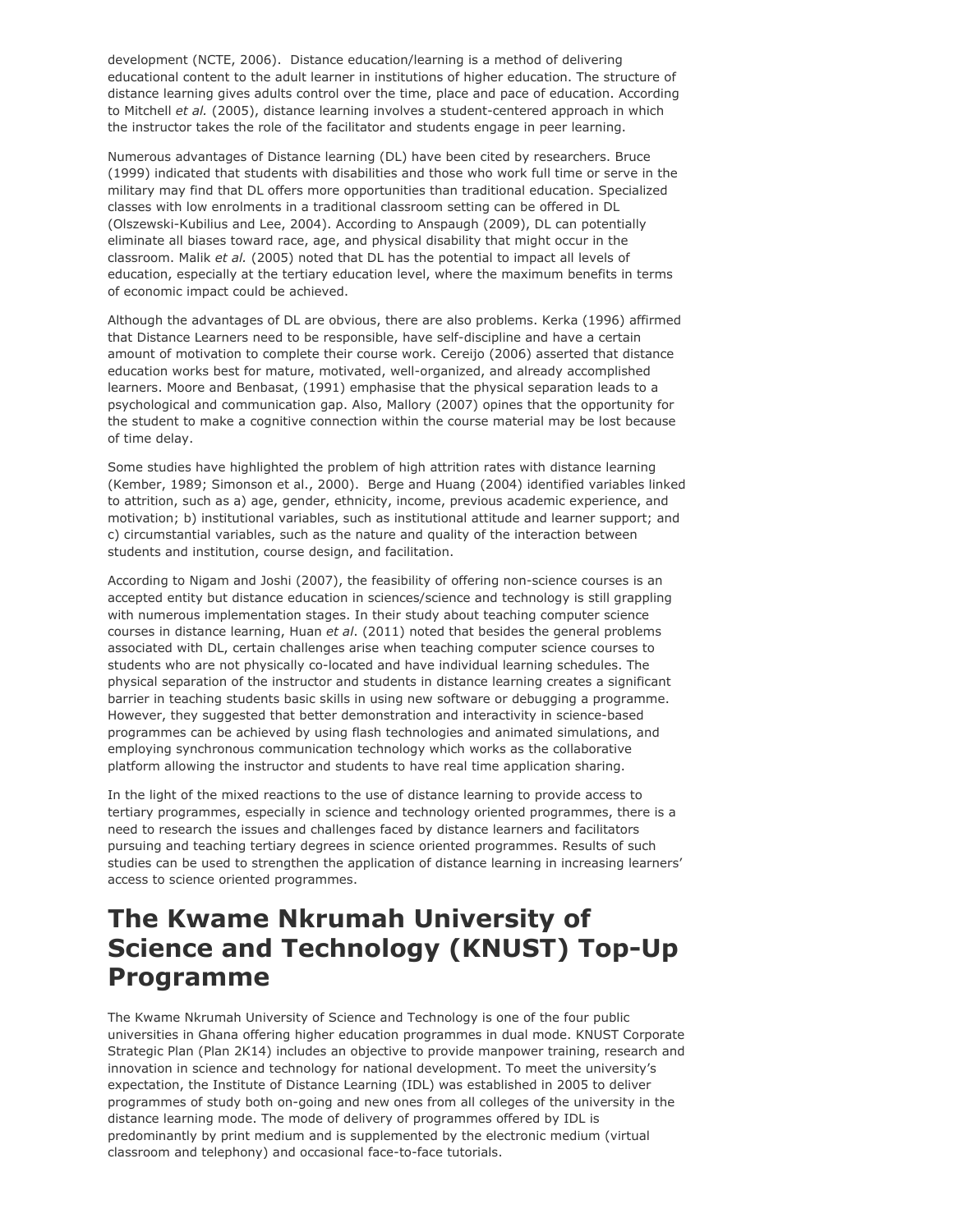Recruitment and registration procedures for distance learners in IDL are the same procedures for the conventional students. The programmes are promoted through radio and newspaper advertisements. Learners' selection for a programme is based on the requirement of the department concerned. On admission, a student is required to register after payment of the appropriate fees which vary from one programme to the other. Programmes are fee paying with no financial support from the university or the government of Ghana. However, some learners obtain financial aid from their work places. Fee levels for science based programmes range from \$600 to \$800 per semester depending on whether or not it is laboratory-based. First year learners are required to pay full or 70 percent of fees while continuing students pay full or 50 percent of the appropriate fees per semester.

Learner support services are provided by IDL to motivate learners and facilitate learning to improve cohort completion rate. They include orientation, occasional face-to-face facilitation, provision of course materials, and access to on-campus facilities (e.g., the library and ICT facility). Course assessment of distance learners in KNUST is not different from that of the conventional students. Assignments, quizzes and end-of-semester examinations are continually used to obtain information about student performance. Continuous assessment consists of mid-semester examinations and assignments constituting 30 percent of the total mark for undergraduates and 40 percent for postgraduates. The end-of-semester examination constitutes 70 percent for undergraduates and 60% for postgraduates respectively.

In order to increase access to KNUST programmes by distance, IDL introduced an initiative known as the top-up programme leading to the award of the BSc. degree in various science and technology disciplines. The top-up initiative was designed to help persons with good diplomas and in gainful employment to upgrade and improve themselves academically to enhance their output at work and ultimately to ensure national growth and development. The admission requirement to pursue a top–up programme is the HND or other equivalent diploma with a minimum of a 2nd Class Lower Division. In addition, admission requirements include English, Mathematics, and Integrated Science with a total aggregate not exceeding 24 at the Senior High School Level plus at least two years work experience in the relevant field. The programmes are supported through a number of distance learning centres. These centres provide counseling facilities on pre-determined schedules and also act as information and examination centres.

Six undergraduate science oriented programmes including Electrical and Electronic Engineering, and Building Technology have been offered as top–up programmes since the 2010/11 academic year (IDL records, 2012). The bachelor degree programmes in science have a five semester duration. The first semester is used as a bridging period and the students' entry into the following semester (third year) depends on grades obtained during the bridging. The *2010-2012* enrolment of top-up programmes is summarised in Table 1.

| Year      | <b>Programme</b>                                           | <b>Student Enrolment</b> |        |       |  |
|-----------|------------------------------------------------------------|--------------------------|--------|-------|--|
|           |                                                            | Male                     | Female | Total |  |
| 2010-2012 | <b>BSc Telecommunication</b><br><b>Engineering</b>         | 73                       | 8      | 81    |  |
| 2010-2012 | <b>BSc Electrical and</b><br><b>Electronic Engineering</b> | 313                      | 6      | 319   |  |
| 2010-2012 | <b>BSc Computer</b><br><b>Science</b>                      | 42                       | 5      | 47    |  |
| 2011-2012 | <b>BSc Construction</b><br>Technology and<br>Management    | 202                      | 8      | 210   |  |
|           |                                                            |                          |        |       |  |

Table 1. Enrolment for Top-up programmes at the IDL, KNUST, 2010-2012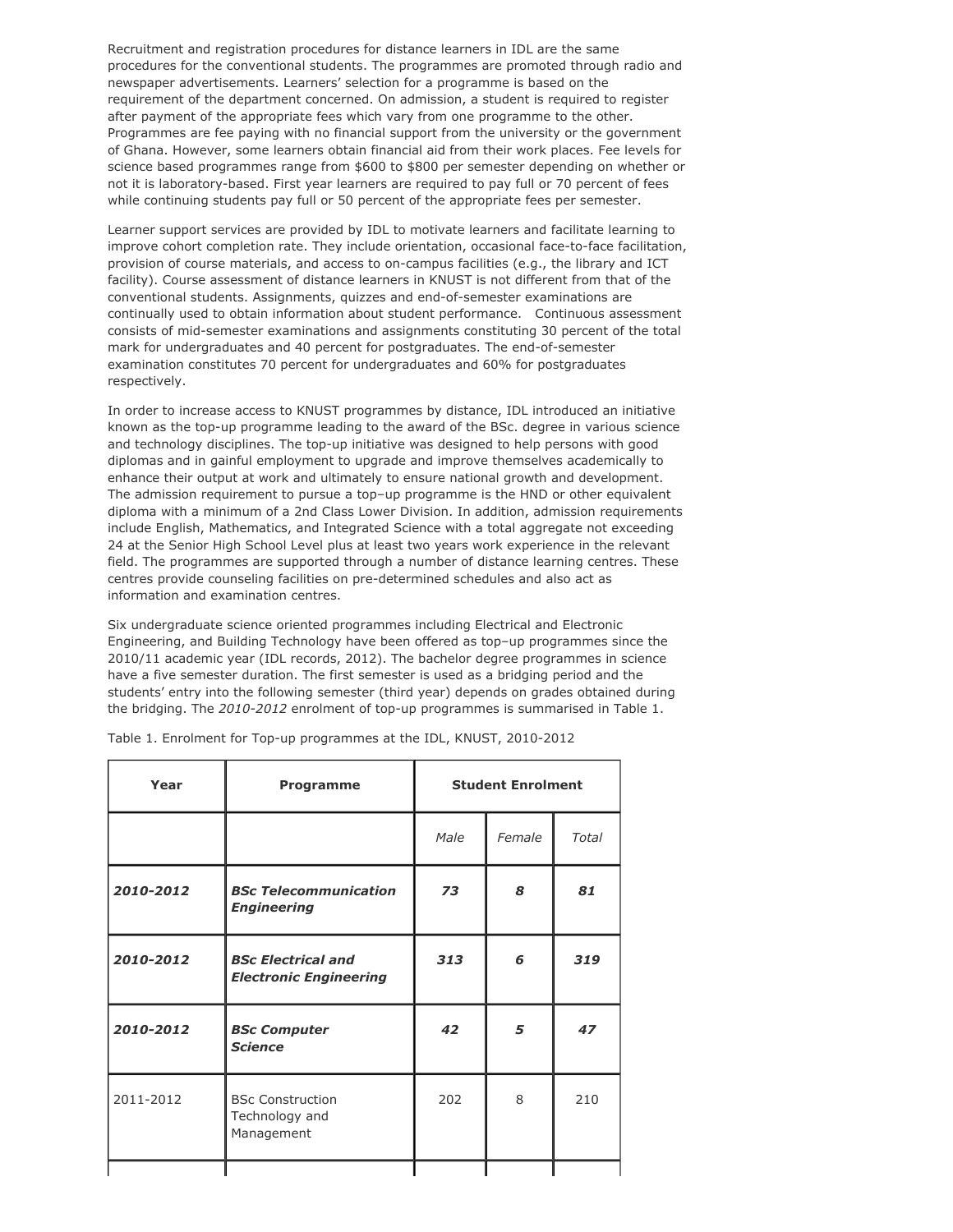| 2011-2012 | <b>BSc Quantity Surveying and</b><br>Construction Economic | 242 | 12  | 254 |
|-----------|------------------------------------------------------------|-----|-----|-----|
| 2011-2012 | BSc. Mechanical<br>Engineering                             | 253 |     | 256 |
| 2011-2012 | <b>BSc. Statistics</b>                                     | 57  | 13  | 70  |
| 2011-2012 | <b>BSc. Business</b><br>Administration                     | 433 | 160 | 593 |

*Source: IDL records, 2012*

#### **Research Problem**

Concern has been expressed about lower enrolment rates for science and technology oriented programmes compared to humanities and business oriented programmes in tertiary institutions in Ghana. According to the National Council for Tertiary Education (NCTE, 1999), enrolments in science/technology and humanities programmes in public tertiary education do not correspond to NCTE standards and norms. For instance, in the 2007/2008 academic year, science students enrolled in public universities and polytechnics were 38% and 32% respectively, as compared to the 60% enrolment target specified for science programmes in universities and polytechnics (Ghana MOESS, 2008). According to the Nuffic report (2009), currently only one-third of applicants for the sciences (science, agriculture and engineering) are accepted for enrolment at the tertiary level. The reason for this is not that they do not meet the minimum requirements set by universities but due to insufficient training facilities (laboratory space, equipment, etc).

The inability to enrol more science students could be partly due to the lack of innovative programmes and modes of delivery needed to serve the diverse needs of the different persons who want to access science oriented tertiary education. While the organisation of remedial programmes for prospective science students in the University of Cape Coast and the implementation of top-up undergraduate programmes by distance in KNUST has increased students access to science oriented programmes in Ghana, many challenges still remain. According to Nigam and Joshi (2007), the development of programmes in science and technology areas is a complex and dynamic process with many typical problems, since they need more interaction and the cooperation of teachers, learners and institutions.

The study examined the level of access and challenges faced by learners in science top-up programmes offered by distance in KNUST. Specifically, the study sought to investigate:

- i. the level of access to BSc Telecommunication Engineering, BSc Electrical and Electronics Engineering and BSc Computer Science programmes by distance mode
- ii. the level of completion and attrition in the three programmes, and
- iii. the challenges faced by students and facilitators of the three programmes.

# **Methodology**

The descriptive survey research design was adopted for the study. This method was appropriate as it involved the collection of extensive and cross-sectional data for the purpose of describing and interpreting an existing situation under study. The survey population was drawn from the 2010 and 2011cohort of learners and facilitators from three science oriented top-up programmes in KNUST. These were BSc. Electrical and Electronic Engineering, BSc. Telecommunication Engineering and BSc. Computer Science. The learner population comprised 447 students and the total number of facilitators was 12. Proportional quota sampling was used to select 120 respondent with quotas based on the enrolment in the three science based programmes. Eight facilitators from the three programmes, who were considered knowledgeable of the issues under study were purposively selected for indepth interviews.

Data were collected with the use of a questionnaire, interview schedule and review of IDL documents. The study therefore involved the use of multiple sources of information (triangulation) to provide exhaustive information on the topic under study. A questionnaire comprising closed and open-ended questions was developed and administered to the final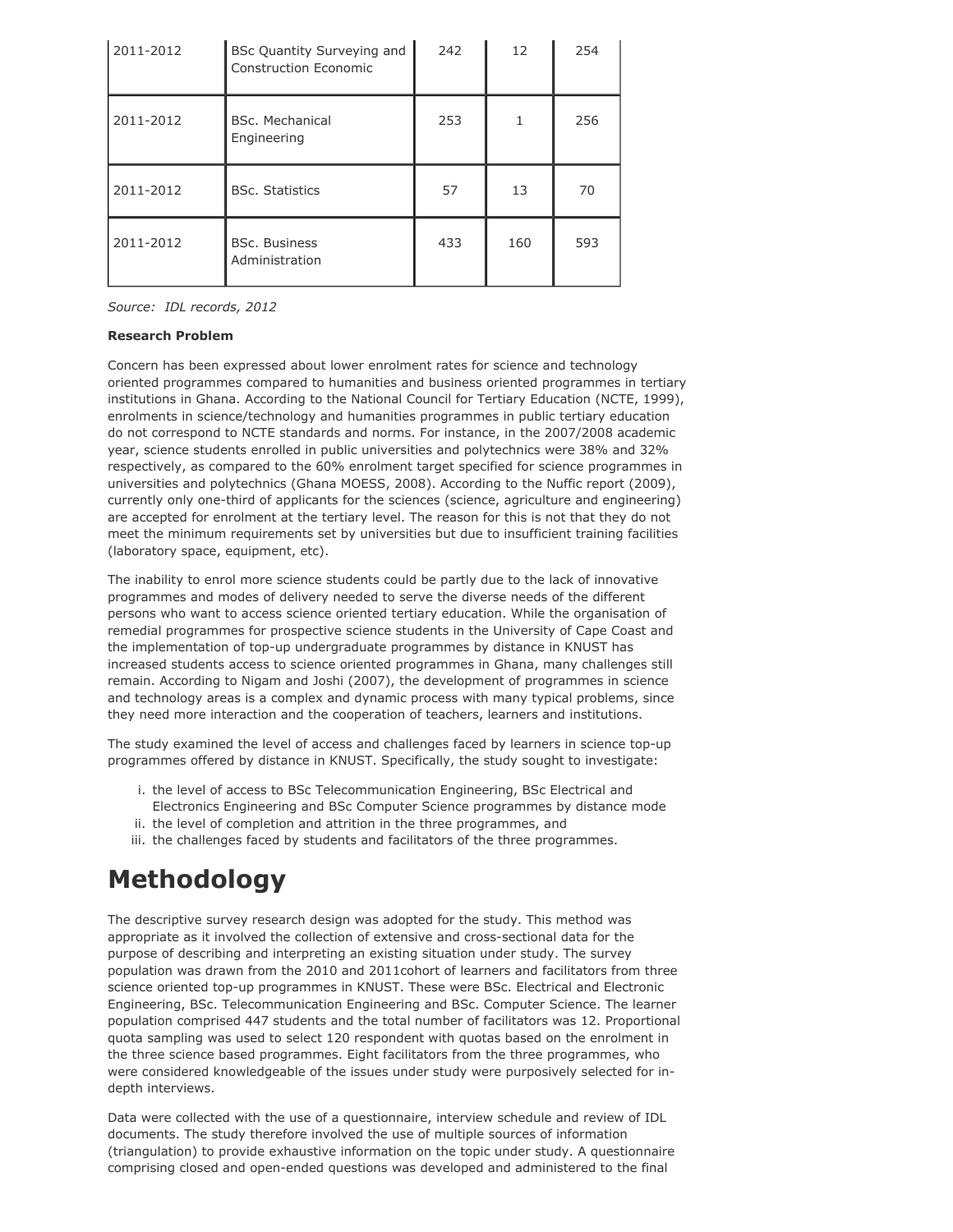year learners to solicit data on challenges they face as distance learners. Departmental documents such as IDL students' database were analysed to gather information on learner enrolment, attrition, gender and age. According to Merriam (1998), data found in documents can be used in the same manner as data from interviews or observations. The researchers used face-to-face and telephone interviews to elicit information from course facilitators and distance learners respectively. Structured interview guides were used based on two major criteria, namely challenges faced by learners and facilitators and attrition (drop-out)/persistence in the programmes.

Data were analysed using descriptive statistics such as frequency counts and percentages. This was done with the aid of MS Excel software.

# **Results and Discussions**

#### **Level of Access to Science Programmes**

Document analysis indicated that two cohorts of students totaling 447 had enrolled in the three programmes in 2010 (228) and 2011 (219) respectively (Table 2 below). Electrical and Electronic Engineering was the most heavily enrolled of the programmes (71%) followed by Telecommunication Engineering (18%). Computer science was the least accessed programme (11%) in the two cohorts. The table shows that males constituted the majority of the students (95 %) who enrolled and participated in the three top-up science oriented programmes in 2010 and 2011. This indicates a low enrolment of females (4%) which implies a total male dominance of the programmes. The result is in consonance with the findings of researchers such as Przymus (2004) and Plummer (2000) who observed that women in distance learning are under-represented in science, technology, technical and mathematics oriented courses.

| Table 2. Enrolment in three science oriented programmes by learner cohorts and gender |  |  |  |  |  |  |  |  |  |  |  |  |
|---------------------------------------------------------------------------------------|--|--|--|--|--|--|--|--|--|--|--|--|
|---------------------------------------------------------------------------------------|--|--|--|--|--|--|--|--|--|--|--|--|

| Programme                                        |              | Cohort 1 (2010/11) |                  | Cohort 2 (2011/12) |              |                  |  |
|--------------------------------------------------|--------------|--------------------|------------------|--------------------|--------------|------------------|--|
|                                                  | Male         | Female             | <b>Total</b>     | Male               | Female       | <b>Total</b>     |  |
| BSc.<br>Telecommunication<br>Engineering         | 42           | 8                  | 50               | 32                 | 0            | 32<br>(18%)      |  |
| BSc. Electrical and<br>Electronic<br>Engineering | 150          | $\mathbf{1}$       | 151              | 160                | 7            | 167<br>$(71\%)$  |  |
| <b>BSc Computer</b><br>Science                   | 23           | $\overline{4}$     | 27               | 19                 | $\mathbf{1}$ | 20<br>$(11\%)$   |  |
| Total                                            | 215<br>(94%) | 13<br>$(6\%)$      | 228<br>$(100\%)$ | 211<br>$(96\%)$    | 8<br>(4%)    | 219<br>$(100\%)$ |  |

#### *Source: IDL records, 2012*

Table 3 belowshows an analysis of learners' record on attrition (drop-out) of the 2009/10 cohort. A total of 228 students out of 235 enrolled in the bridging courses in the 3 programmes during the 2009/10 academic year proceeded to level 300 (3rd year) in 2010/11 academic year. This shows an attrition rate of about 3% for the 2009/10 bridging cohort. Two hundred and twenty four out of the 228 students in level 300 proceeded and participated in the three programmes in the 2011/12 academic year showing an attrition rate of about 5 percent. The few learners who dropped out before the completion of the programmes did so because of poor academic performance (i.e. they obtained less than 40% of the weighted average marks) as they moved from one academic year to the next.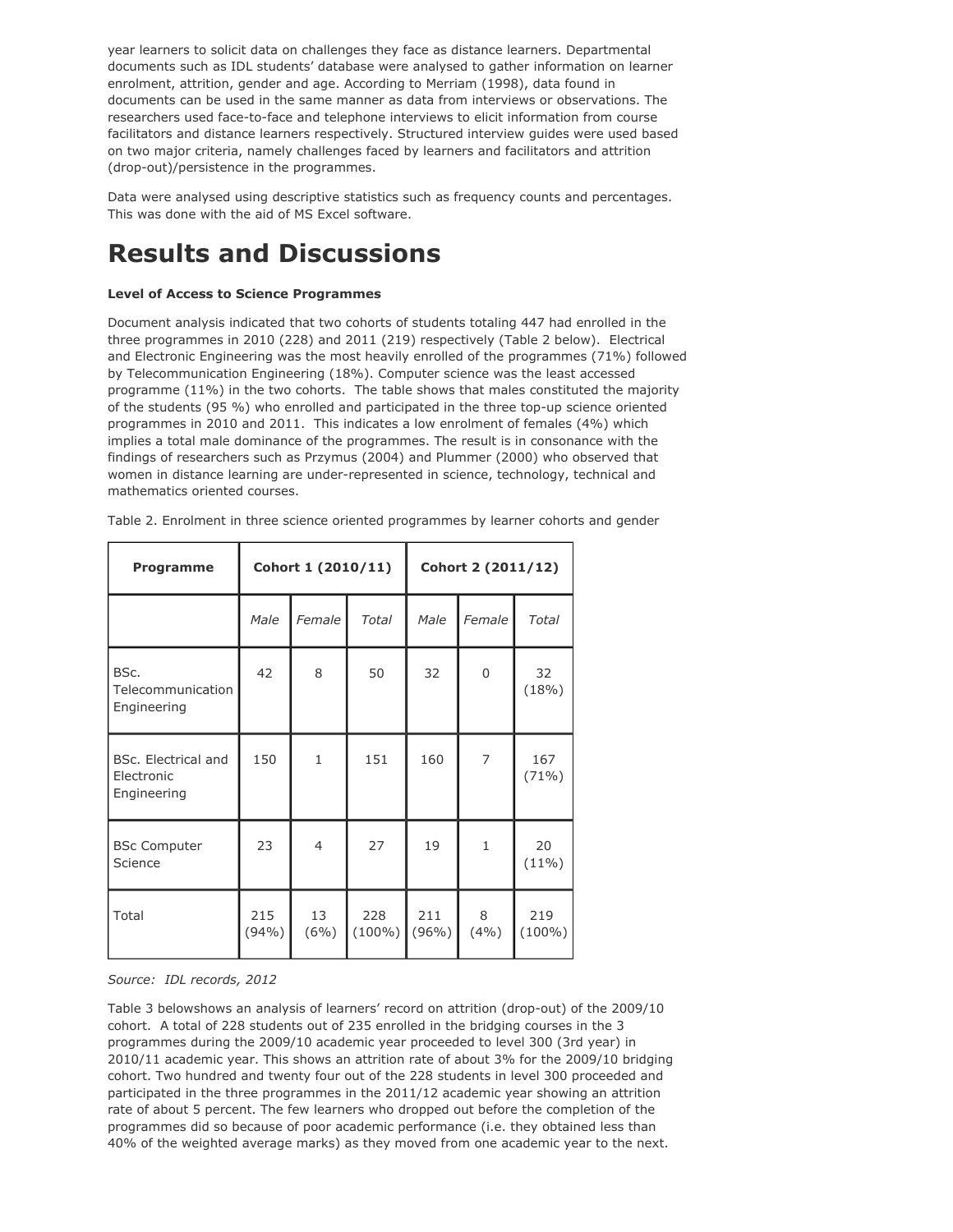#### **Attrition in the Programmes**

Table 3. Student Attrition in 2009/10 Cohort

| <b>Programme</b>                                 | 2009/10<br>(Bridging) | 2010/11<br>(3rd)<br>year) |                          | 2011/12<br>(4th)<br>year) |                          |                  |                   |
|--------------------------------------------------|-----------------------|---------------------------|--------------------------|---------------------------|--------------------------|------------------|-------------------|
|                                                  | No.<br>enrolled       | No.<br>registered         | Attrition<br>rate<br>(%) | No.<br>registered         | Attrition<br>rate<br>(%) | No.<br>graduated | G<br>$\mathbf{r}$ |
| BSc.<br>Telecommunication                        | 50                    | 50                        | $\Omega$                 | 48                        | $\overline{4}$           | 45               |                   |
| BSc. Electrical and<br>Electronic<br>Engineering | 158                   | 151                       | 4.4                      | 149                       | 1.3                      | 54               |                   |
| <b>BSc Computer</b><br>Science                   | 27                    | 27                        | $\Omega$                 | 27                        | $\Omega$                 | 23               |                   |
| Total                                            | 235                   | 228                       | 2.97                     | 224                       | 5.3                      | 122              |                   |

Fifty five percent of the registered learners graduated at the end of the fourth year. The BSc. Electrical and Electronic Engineering programme comparatively had the least percentage (36%) of learners who graduated; the 45% of the learners who could not graduate are trailing in one or more courses and are still registered with the programmes.

Brindley (2001) indicated that some distance education/open learning courses sometimes have higher rates of retention than contact courses. However these findings are not consistent with the results of some studies that have highlighted the problem of high attrition rates with distance learning (Kember, 1989; Simonson et al., 2000; Adewale and Inegbedion 2008).

Interviews with persisting students have revealed several reasons for their continuation of the programmes despite some challenges. The main reasons are depicted in Table 4 below. The findings in Table 4 indicate that majority of students (80.6%) attributed their persistence (retention) in the programmes to strong personal determination to succeed in achieving higher academic status. Parker (2003) found, in her study that the level of selfmotivation is positively correlated with academic persistence of distance learners. Other strong predictors that help enhance learners' persistence were payment (commitment) of fees, the availability of learning materials for the courses and support from family members (spouse, children, and friends). According to Ojokheta (2010), learners' perception of the course materials is an important predictor for predicting persistence and success of distance learners in distance learning programme.

| <b>*Reasons for Persistence</b>                            | <b>Frequency</b> | $\frac{0}{0}$ |
|------------------------------------------------------------|------------------|---------------|
| Determination (Urge) to succeed                            | 97               | 80.6          |
| The fee paying nature (money commitment) of<br>the program | 77               | 64.3          |
| Availability of learning materials for the courses         | 45               | 37.9          |

Table 4. Major reasons for students' continuation of programmes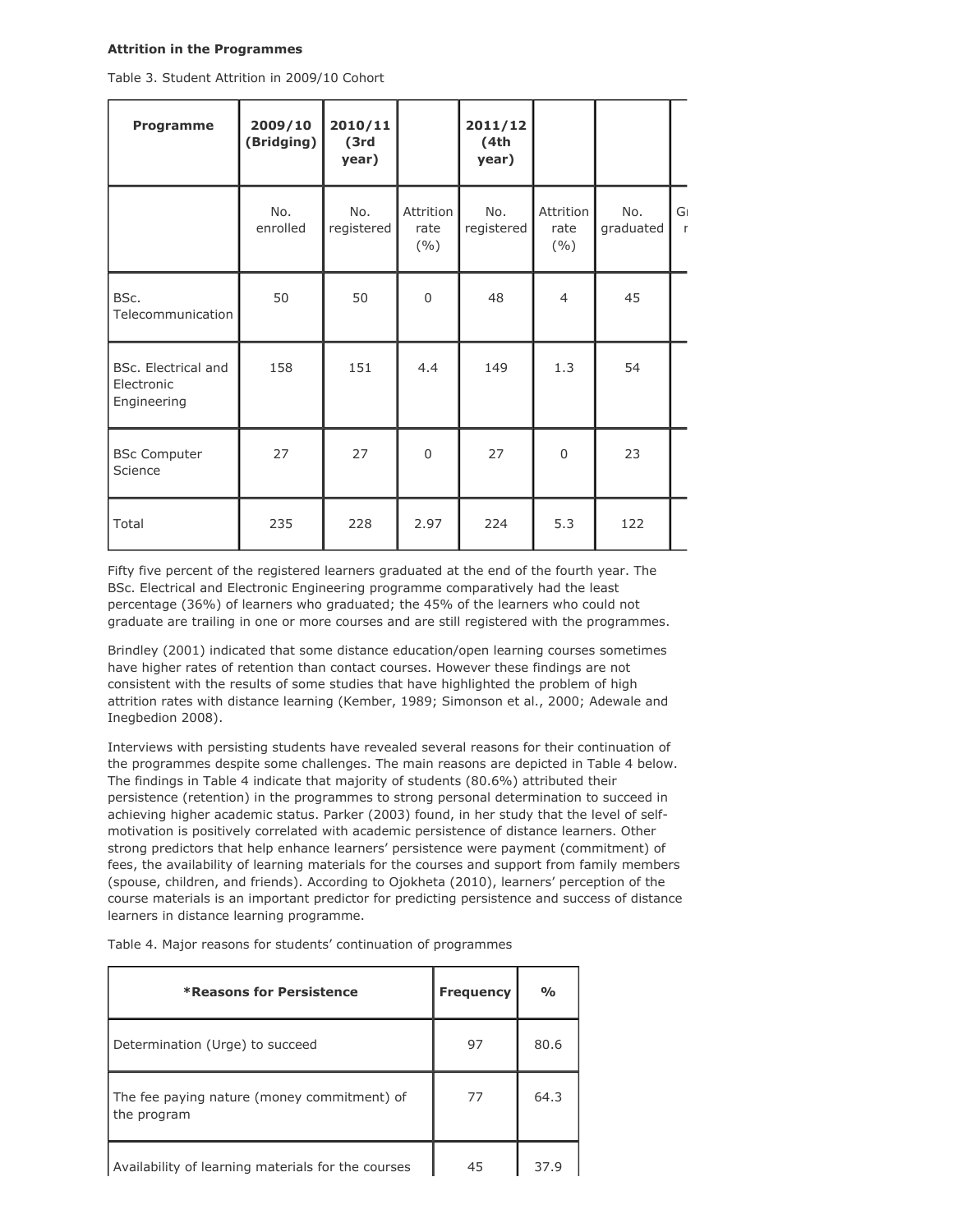| Support from family members (spouse, children,<br>friends)         | 43 | 35.5 |
|--------------------------------------------------------------------|----|------|
| Provision of face-to-face schedule                                 | 38 | 31.5 |
| Scheduling of programs facilitates coping with<br>courses involved | 28 | 23.4 |
| Provision of student support system                                | 19 | 16.1 |

#### **Facilitators' Views on Student's Persistence (Low Attrition)**

Interviews with facilitators revealed they perceived the very low attrition rate among distance learners in the three science programmes as the results of stability in the academic calendar of KNUST, and satisfactory academic learner support services (biweekly face-toface facilitation, timely release of academic results). However, majority of the Electrical Engineering distance learners were unable to graduate at the end of the fourth year due to difficulty in completing their project on time. It has been noted (Okyere, 2012) that BSc. Electrical and Electronic Engineering students could not complete their project on time as a result of workplace activities.

### **Challenges Faced by Distance Learners and Facilitators**

#### **Challenges Faced by Learners**

Learners were asked in the survey what challenges they faced in their programmes. Table 5 below provides a statistic breakdown of their responses. The findings revealed that the major challenges (70%) faced by students in the science programmes were: Lack of time due to work (30%), poor cooperation between facilitators and students (21.1%), poor communication between students and IDL (14.4%) and delays in getting course materials to students (4.4%).

Table 5. Challenges faced by distance learners

| *Challenges                                        | <b>Freq</b>  | <b>Percent</b> |
|----------------------------------------------------|--------------|----------------|
| <b>Situational Barriers</b>                        |              |                |
| Lack of time due to work                           | 36           | 30.0           |
| Travelling problems                                | 11           | 8.9            |
| Payment of fees                                    | 1            | 1.1            |
| Family responsibilities                            | $\mathbf{1}$ | 1.1            |
| <b>Institutional Barriers</b>                      |              |                |
| Poor cooperative between facilitators and students | 25           | 21.1           |
| Poor communication between students and IDL        | 17           | 4.4            |
| Support services difficult to access               | 9            | 7.8            |
| Delay in getting course materials                  | 5            | 4.4            |
| Course materials not user friendly                 | 4            | 3.3            |
| Practical work not enough                          | 4            | 3.3            |
| Course content outmoded                            | 3            | 2.2            |
|                                                    |              |                |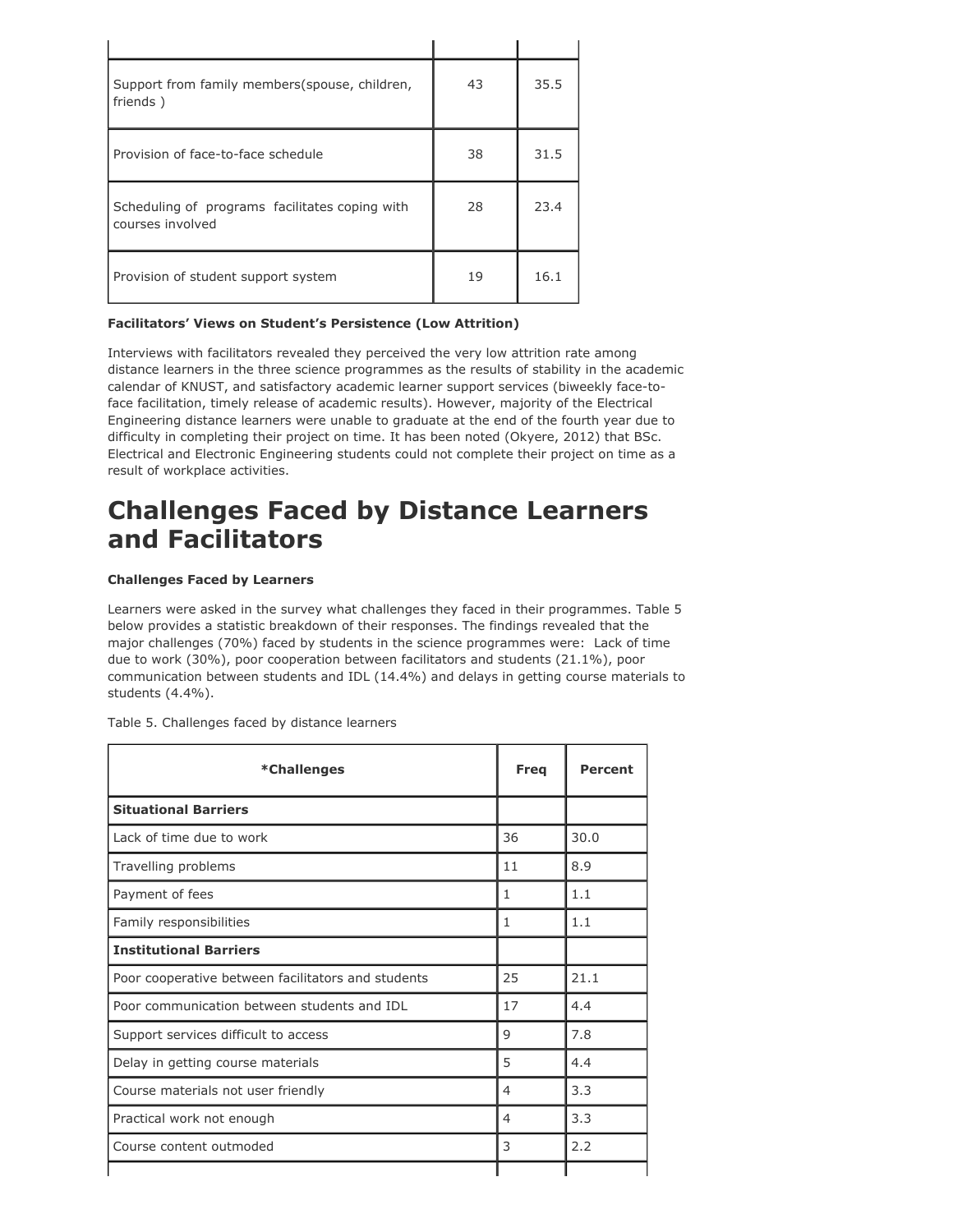| Delay for re-sit exams                                               |  |
|----------------------------------------------------------------------|--|
| Access to supplementary reading materials on internet<br>l difficult |  |

*Source: Field data, 2012*

#### *\*multiple responses*

The challenges identified could be described as both situational and institutional barriers to distance learning. Cross (1979) defined situational barriers as those barriers, which relate to a person's life context at a particular time, including issues revolving around cost and lack of time, and geographic isolation while institutional barriers are those erected by learning institutions that exclude or discourage certain groups of learners because of such things as inconvenient schedules, full-time fees for part-time students, restrictive locations and the like.

#### **Challenges Faced by Facilitators**

Five major challenges to participation in distance education emerged from the interviews with the facilitators who were all full-time lecturers of the university. They were; the quality of students, short face-to-face contact period with students, little use of technology for teaching and learning and late distribution of learner materials and low remuneration for facilitation. These challenges can be grouped under access, faculty compensation and time and student support services. According to Muilenburg and Berge (2001) barriers to distance education can be clustered or grouped under technical expertise, administrative structure, access, faculty compensation and time, and legal issues among others.

### **Conclusion and Recommendations**

This study indicates that that the top-up initiative programmes by distance increased enrolment and participation of learners in the 3 science oriented programmes thereby increasing access to the programmes in KNUST*.* Males constituted the majority of the students who enrolled and participated in the 3 top-up science oriented programmes by the distance mode. The study provided evidence of high rates of students' persistence in the three science programmes before graduation which were linked to factors such as strong personal determination to succeed in achieving higher academic status, payment of fees, the availability of learning materials for the courses and support from friends and family members (spouse and children). The findings also reveal that BSc. Electrical Engineering had the least percentage of students who graduated as compared to the other programmes.

It was also revealed in the findings that both learners and facilitators faced challenges despite the high persistent rate among students. The challenges ranged from lack of time as a result of work activities to delays in receiving course materials among students and short contact hours to low remuneration for facilitators.

On the basis of the findings, it is recommended that:

- 1. Programme duration should be extended from the current five semesters to seven semesters to enable learners to have more contact hours to improve performance. However, cost issues should be considered.
- 2. Learner support services be improved. For instance, the delivery of course materials should be done on time and communication between learners and facilitators enhanced.
- 3. Other challenges, such as low use of technology, poor remuneration of facilitators and lack of grants for distance learners should be addressed.

### **References**

- 1. Adewale, O. A. & Inegbedion, J. O. (2008). Solving the Problem of Attrition in an Open and Distance learning Institution, A paper presented in the ACDE conference available at [this URL](http://www.nou.edu.ng/noun/acde2008/acde_en/papers.pdf/SUBTHEME%20IV%20PDF/SOLVING%20THE%20PROBLEM%20OF%20ATTRITION%20IN%20AN%20OPEN%20AND%20DISTANCE%20LEARNING%20INSTITUTION_ADEWALE%20O.A.pdf). Accessed 30th March 2013.
- 2. Anspaugh, H. (2009). *Understanding Distance learning Can It Eliminate Classroom Bias?* Retrieved March 4, 2013, from: [http://www.degrees.info/online/articles/can](http://www.degrees.info/online/articles/can-distanceonline-learning-eliminate-bias.html)[distanceonline-learning-eliminate-bias.html](http://www.degrees.info/online/articles/can-distanceonline-learning-eliminate-bias.html)
- 3. Berge, Z. L. & Huang, Y. P. (2004). A Model for Sustainable Student Retention: A Holistic Perspective on the Student Dropout Problem with Special Attention to e-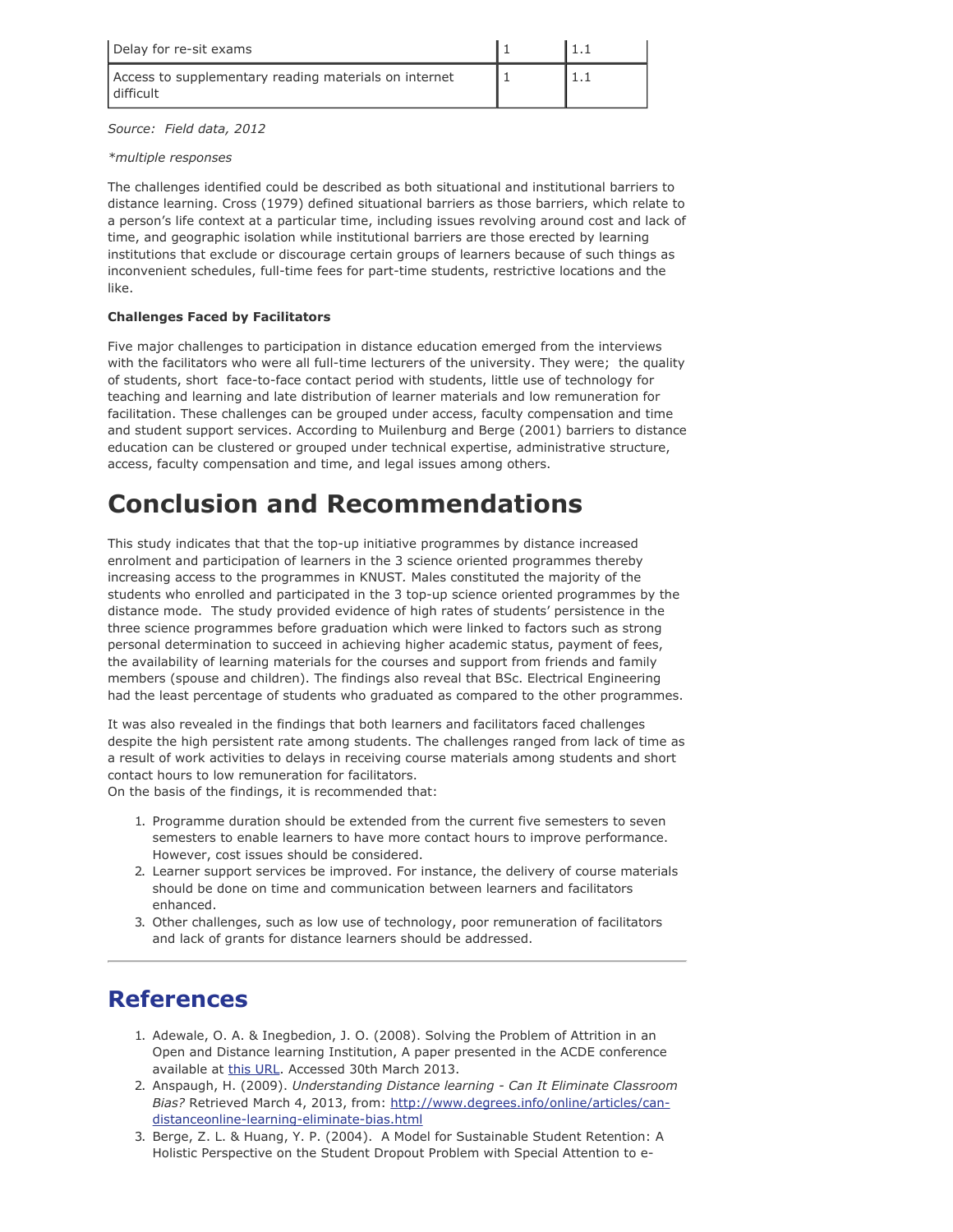Learning. [Electronic Version], DEOSNEWS. Retrieved March 15th 2013 from: http:/[/www.ed.psu.edu/acde/deos/deosnews/deosnews](http://www.ed.psu.edu/acde/deos/deosnews/deosnews)

- 4. Brindley, G. (2001). Outcomes-based assessment in practice: Some examples and emerging insights. *Language Testing*, *18*(4), 393-407.
- 5. Bruce, B. (1999). Education online: Learning anywhere, anytime. *Journal of Adolescent and Adult Literacy*, *42*(8), 662-665.
- 6. Cereijo, M. V. (2006). Attitude as Predictor of Success in Online Training. *International Journal on ELearning*, 5(4), 623-640.
- 7. Cross, K. P. (1979). A Critical Review of State and National Studies of the Needs and Interests of Adult Learners. *The Journal of Continuing Higher Education*, *27*(3), 21- 22.
- 8. Education Sector Performance Report (ESPR). (2010). Accra: Ghana Ministry of Education.
- 9. Ghana MOESS (Ministry of Education, Science and Sports). (2008). *Preliminary Education Sector Performance Report (ESPR)*. Accra: Ghana Ministry of Education.
- 10. Huan, X., Shehane, R., & Ali, A. (2011). Teaching computer science courses in distance learning. *Journal of Instructional Pedagogies, 6.*
- 11. Kember, D. (1989). A longitudinal-process model of drop out from Distance Education *Journal of Higher Education, 60*(3). In M. Knowle (Ed.), *The adult learner: A neglected species* (3rd ed., pp. 278-301). Houston, TX: Gulf Publishing.
- 12. Kerka, S. (1996). Distance learning, the Internet, and the World Wide Web. *ERIC Digest*.
- 13. Malik, N. A., Belawati, T., & Baggaley, J. (2005). Framework of Collaborative Research and Development on Distance Learning Technology for Asia. *Paper presented at the 19th Annual Conference, Association of Asian Open Universities, Jakarta, Indonesia.* Retrieved June 9, 2007, from [http://www.pandora](http://www.pandora-asia.org/downloads/05-AAOU_MalBelBag.pdf)[asia.org/downloads/05-AAOU\\_MalBelBag.pdf](http://www.pandora-asia.org/downloads/05-AAOU_MalBelBag.pdf)
- 14. Mallory, C. (2007). *Leading distance learning: Possible differences in subjects enrolled in online and traditional instruction.* Ph.D thesis, University of the Incarnate Word.
- 15. Merriam, S.B (1998). *Qualitative research and case study applications in education.* San Francisco, CA: Jossey-Bass.
- 16. Mitchell, T. J. F., Chen, S. Y., & Macredie, R. D. (2005). The relationship between web enjoyment and student perceptions and learning using a web-based tutorial. *Learning, Media and Technology, 30*(1), 27-40.4
- 17. Moore, G. C., & Benbasat, I. (1991). Development of an instrument to measure the perceptions of adopting an information technology innovation. *Information systems research*, *2*(3), 192-222.
- 18. Muilenburg, L., & Berge, Z. L. (2001). Barriers to distance education: A factor analytic study. *American Journal of Distance Education*, *15*(2), 7-22.
- 19. National Council for Tertiary Education (Ghana). (1999). *Annual Report,* 1999. Ministry of Education, Accra.
- 20. NCTE (Ghana). (2006). *[Statistics on Tertiary Education in Ghana](http://www.ncte.edu.gh/)*. Accra: Ministry of Education.
- 21. Nigam, A., & Joshi, V. (2007). Science Education Through Open And Distance learning At Higher Education Level. *Turkish Online Journal of Distance Education*, *8*(4).
- 22. NUFFIC Report. (2011). *[Alignment of higher professional education with the needs of](http://www.nuffic.nl/international-organisations/international-education-monitor/country-monitor/africa/ghana/reports/ghana-country-report.pdf) [the local labour market: the case of Ghana.](http://www.nuffic.nl/international-organisations/international-education-monitor/country-monitor/africa/ghana/reports/ghana-country-report.pdf)* NUFFIC, The Hague.
- 23. Okyere, P.Y. (2012, June 22). Personal communication.
- 24. Ojokheta, K. O. (2010). A Path-Analytic Study Of Some Correlates Predicting Persistence and Student's Success in Distance Education in Nigeria. *Turkish Online Journal of Distance Education, 11*(1).
- 25. Olszewski-Kubilius, P., & Lee, S. Y. (2004). Gifted Adolescents' Talent Development Through Distance learning. *Journal for the Education of the Gifted, 28*(1), 7-35.
- 26. Parker, A. (2003). "Identifying Predictors of Academic Persistence in Distance Education", in *United States Distance learning Association (USDLA) Journal, 7*(1).
- 27. Plummer, V. C. (2000). *Women and distance education*. London: Routledge.
- 28. Przymus (2004). A simple way to increase persistence in distance education. *Women in Higher Education, 13*(1), 35.
- 29. Simononson, M., Smaldino, S., Albright, M., & Zvacek S. (2000*). Teaching and learning at distance: Foundations of distance education*. New Jersey: Prentice-Hall.

**C. K. Osei** is a Vice Dean in the Institute of Distance Learning and a Lecturer in the Department of agricultural Economics, Agribusiness and Extension in Kwame Nkrumah University of Science and Technology, Kumasi. He holds an M.Sc. degree in Agricultural Extension and a PhD in Educational Evaluation*. E-mail: [ckosei@yahoo.com](mailto:ckosei@yahoo.com)*